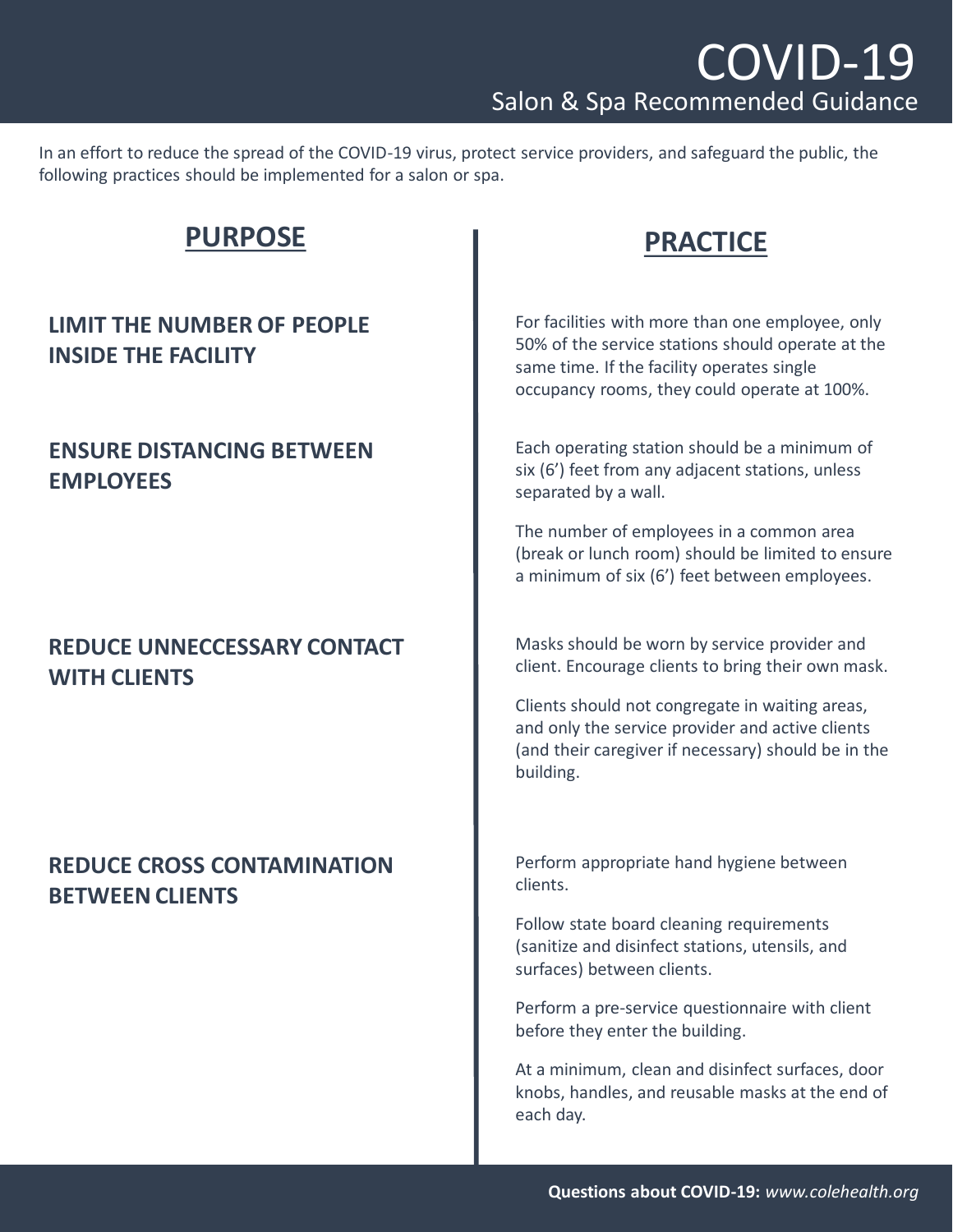#### **PRE-SERVICE CLIENT ORGANIZER AND QUESTIONNAIRE**

In order to provide services to a client, the following questions should be asked of a client prior to their entry into your facilities. If the client answers that they exhibit symptoms or are at risk of exposure due to travel or proximity to an infected person, they should not be admitted into the salon. For your protection it is suggested that you retain this form, should a client begin to show symptoms after your performed services.

## **SYMPTOM & RISK CHECKLIST**

| <b>YES</b> | <b>NO</b> |                                                                                    |
|------------|-----------|------------------------------------------------------------------------------------|
|            |           | Do you have or have you had a fever of over 100.4 in the last 72 hours?            |
|            |           | Do you have a cough that is not normal for you?                                    |
| L          |           | Are you experiencing shortness of breath or difficulty breathing?                  |
|            |           | Are you experiencing body aches?                                                   |
| $\Box$     |           | Do you have a sore throat?                                                         |
| ப          |           | Are you experiencing a loss of smell?                                              |
|            |           | Have you traveled outside of Central Missouri in the last two weeks?               |
|            |           | Have you been exposed to someone diagnosed with COVID-19 in the last<br>two weeks? |

#### CLIENT NAME AND DATE OF SERVICE

You should attempt to reduce the amount of unnecessary time that a client is in your facility. It is considered a best practice to prepare your products and materials prior to providing services. The following form was created to help you plan ahead and reduce interaction at your facility.

| <b>SCHEDULED SERVICE</b> | PRODUCTS OR SUPPLIES NECESSARY |
|--------------------------|--------------------------------|
|                          |                                |
|                          |                                |
|                          |                                |
|                          |                                |
|                          |                                |
|                          |                                |